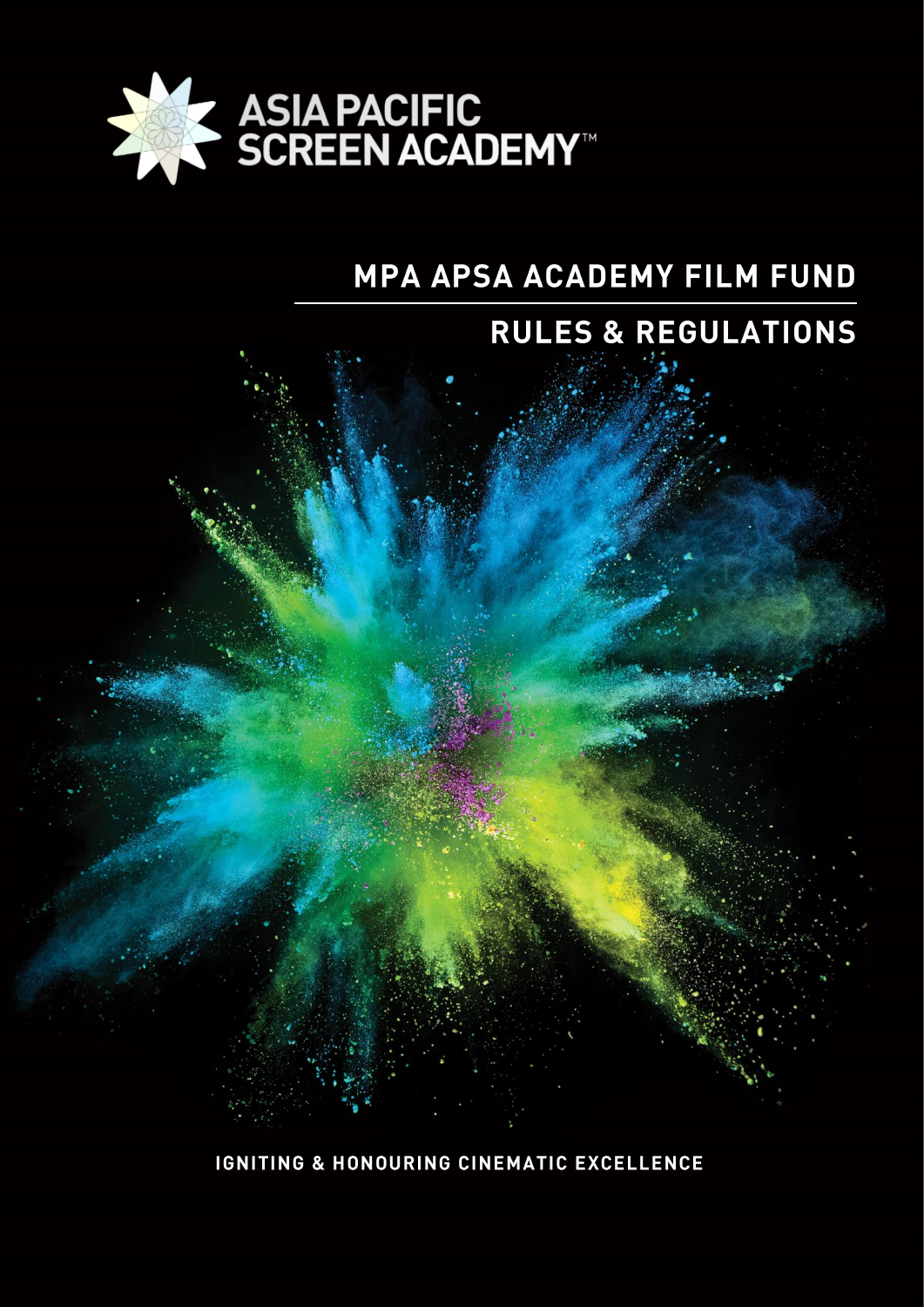

# **PART A: INTRODUCTION**

In 2022, ASIA PACIFIC SCREEN ACADEMY (ACN 642 301 022) of 1866 Logan Road Upper Mount Gravatt QLD 4122, Australia (**APSA**), will deliver, in association with the Motion Picture Association (**MPA**), the MPA APSA Academy Film Fund. These rules and regulations set out the eligibility and submission criteria and other rules applicable to the 2022 MPA APSA Academy Film Fund (the **Rules and Regulations**).

## **1. APSA Aims and Endorsements**

- 1.1. APSA aims:
	- to acclaim filmmaking in the Asia Pacific region that best reflects its culture, origins and cinematic excellence;
	- to award the people behind this excellence;
	- to promote this outstanding work in film to a global audience in order to broaden the market appeal of such works;
	- to encourage the collaboration of filmmakers in the region:
	- to develop, through film, greater understanding of the region's various cultures; and
	- to recognise the creativity of our neighbouring cultures in the vast Asia Pacific region and, in doing so, take it to the world.
- 1.2. The Asia Pacific Screen Academy (**Academy**) is an influential body of filmmakers comprised of past APSA nominees and winners, international juries, international nominations council, and selection panel members. Increasing by approximately 100 members each year, the Academy has grown to over 1,380 of the region's most influential names in film.

# **2. The MPA APSA Academy Film Fund**

- 2.1. The MPA APSA Academy Film Fund is a US \$100,000 film fund exclusive to members of the Academy supported wholly by the MPA.
- 2.2. The fund is intended to stimulate production in the region, particularly at the development phase, among the 70 countries and areas embraced by APSA.
- 2.3. Funds will be granted to four (4) members of the Academy in accordance with these Rules and Regulations.
- 2.4. Four (4) grants, each of US \$25,000, will be allocated to the development of projects from treatment to script or in the case of documentaries, from project proposal to principal photography, of four (4) new film projects.
- 2.5. Projects will be judged on the same criteria that apply to films in the APSA competition: films that best reflect their cultural origin, demonstrate cinematic excellence and are deemed Asia Pacific.
- 2.6. The four (4) successful recipients of the MPA APSA Academy Film Fund will be announced at the APSA Awards Ceremony on the 11<sup>th</sup> of November 2022.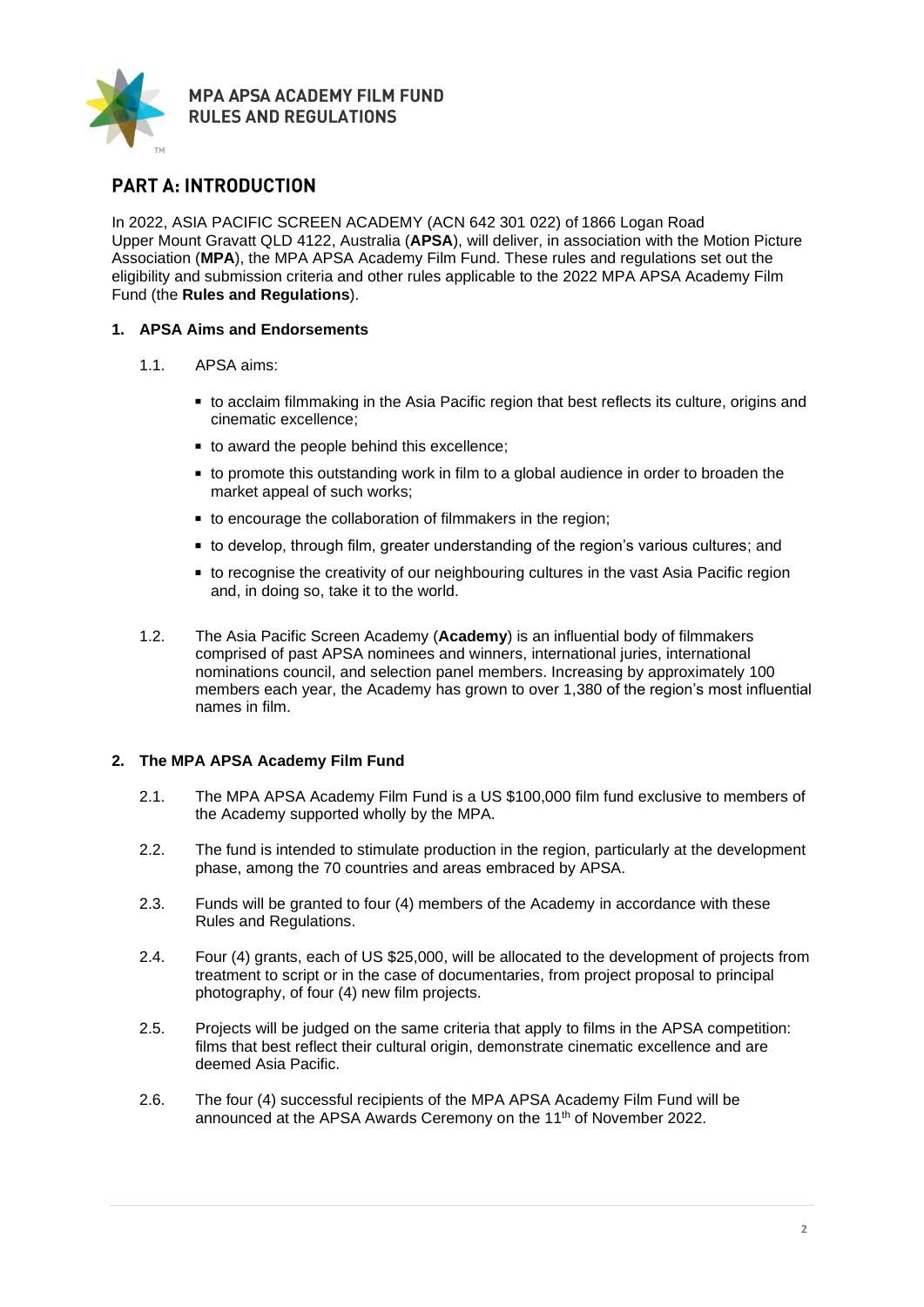

# **3. Submission Categories**

- 3.1. Applications can be submitted for the following categories:
	- 1. Feature Film (over 60 minutes in duration);
	- 2. Animated Feature Film (over 40 minutes in duration);
	- 3. Documentary Feature Film (over 40 minutes in duration); and
	- 4. Youth Feature Film (over 60 minutes in duration).

#### **4. Entry into the MPA APSA Academy Film Fund**

- 4.1. Entries for the 2022 MPA APSA Academy Film Fund open during the month of May 2022 and close at **5pm AEST** on **Friday 21 October, 2022**.
- 4.2. In order to make a valid entry into the MPA APSA Academy Film Fund, the member of the Academy submitting the project must comply with the eligibility criteria specified in Part B, and these Rules and Regulations, and submit all required materials before entries close as specified in item 4.1.
- 4.3. To submit an entry, the submitting Academy member must submit the online submission form, along with all requested documentation in the online submission form and as specified in items 13 and 14 in these Rules and Regulations. The online submission process can be found on the APSA website at: [https://www.asiapacificscreenawards.com/about-academy/mpa-apsa-academy-film](https://www.asiapacificscreenawards.com/about-academy/mpa-apsa-academy-film-fund/submission-process-mpa)[fund/submission-process-mpa](https://www.asiapacificscreenawards.com/about-academy/mpa-apsa-academy-film-fund/submission-process-mpa)
- 4.4. No entries will be accepted after the closing time and date specified in item 4.1 above.

# **PART B: ELIGIBILITY**

## **5. Definition of the Asia Pacific Region**

In these Rules and Regulations, the **"Asia Pacific Region"** is defined as those countries and areas of Asia and the Pacific that lie substantially between the longitudes of 30 degrees east and 170 degrees west, being the countries and areas listed in **Appendix I**. On a map, this region stretches from Egypt in the west, to the Cook Islands in the east, and from Russia in the north, to New Zealand in the south.

#### **6. Definition of a Film from the Asia Pacific Region**

- 6.1. The Academy and the MPA APSA Academy Film Fund considers films to be from the Asia Pacific Region if they have been predominantly created in the Asia Pacific Region, have been predominantly created by filmmakers from the Asia Pacific Region and reflect the cultural origins of a country of the Asia Pacific. Please refer to **Appendix II** for a detailed example of **The Test** which is applied to entries which determines if a film is Asia Pacific.
- 6.2. The Executive Director of APSA will, on behalf of APSA and the MPA, make the final decision on the qualifying submissions applying The Test in its absolute discretion.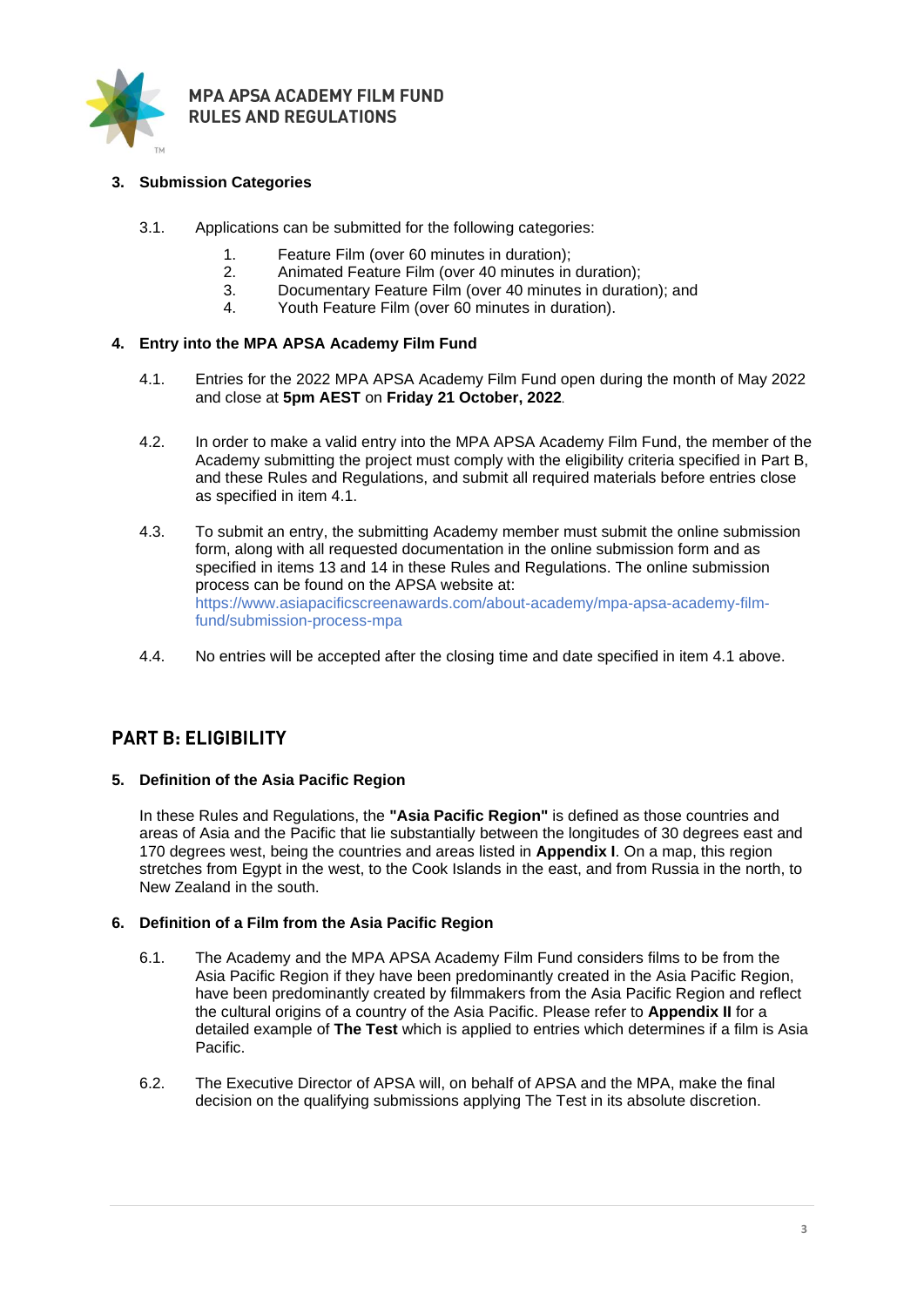

# **7. Eligibility**

Only projects that meet the following conditions may be entered in to the 2022 MPA APSA Academy Film Fund:

- 7.1. Eligible projects may be original or adapted from existing literary works.
- 7.2. All projects based on adapted screenplays will need to disclose Chain of Title and Proof of Underlying Rights at time of submission as set out in the online submission form.
- 7.3. Projects in production at time of submission will be deemed ineligible.
- 7.4. If a project goes into production before the final fund recipients are determined, the Academy member must advise APSA via written notice immediately.
- 7.5. Projects must be creatively and culturally set within one (1) or more of the 78 countries and areas of the Asia Pacific Region.
- 7.6. Only a member of the Academy can submit an entry in to the MPA APSA Academy Film Fund. A full list of Academy members can be viewed on the APSA website at the following link: [https://www.asiapacificscreenawards.com/about-academy/apsa-academy](https://www.asiapacificscreenawards.com/about-academy/apsa-academy-members)[members.](https://www.asiapacificscreenawards.com/about-academy/apsa-academy-members)
- 7.7. The submitting Academy member MUST be attached to the submitted project in one or more of the following roles:
	- Director;
	- Producer;
	- Co-Producer;
	- Executive Producer;
	- Screenwriter:
	- Actor:
	- Actress;
	- Cinematographer;
	- Script Consultant; and
	- Cultural Advisor.
- 7.8. Whilst collaboration between Academy members is encouraged, only one (1) Academy member is required to be attached to the submission provided they hold one of the roles listed in 7.7.
- 7.9. In addition, **a Screenwriter must be attached to the project** at time of submission. It is not required that the Screenwriter be an Academy member.
- 7.10. In the instance an individual Academy member submits their own project as Screenwriter and holds one of the following additional roles: Director, Producer, Co-Producer, Executive Producer, Actor, Actress, Cinematographer, or Composer, they need not attach a further creative for the project to be eligible.
- 7.11. If the Screenwriter(s) listed in the submission form change:
	- a) prior to the announcement of fund recipients at the awards ceremony; OR
	- b) in the case of winning projects, prior to the delivery of first draft script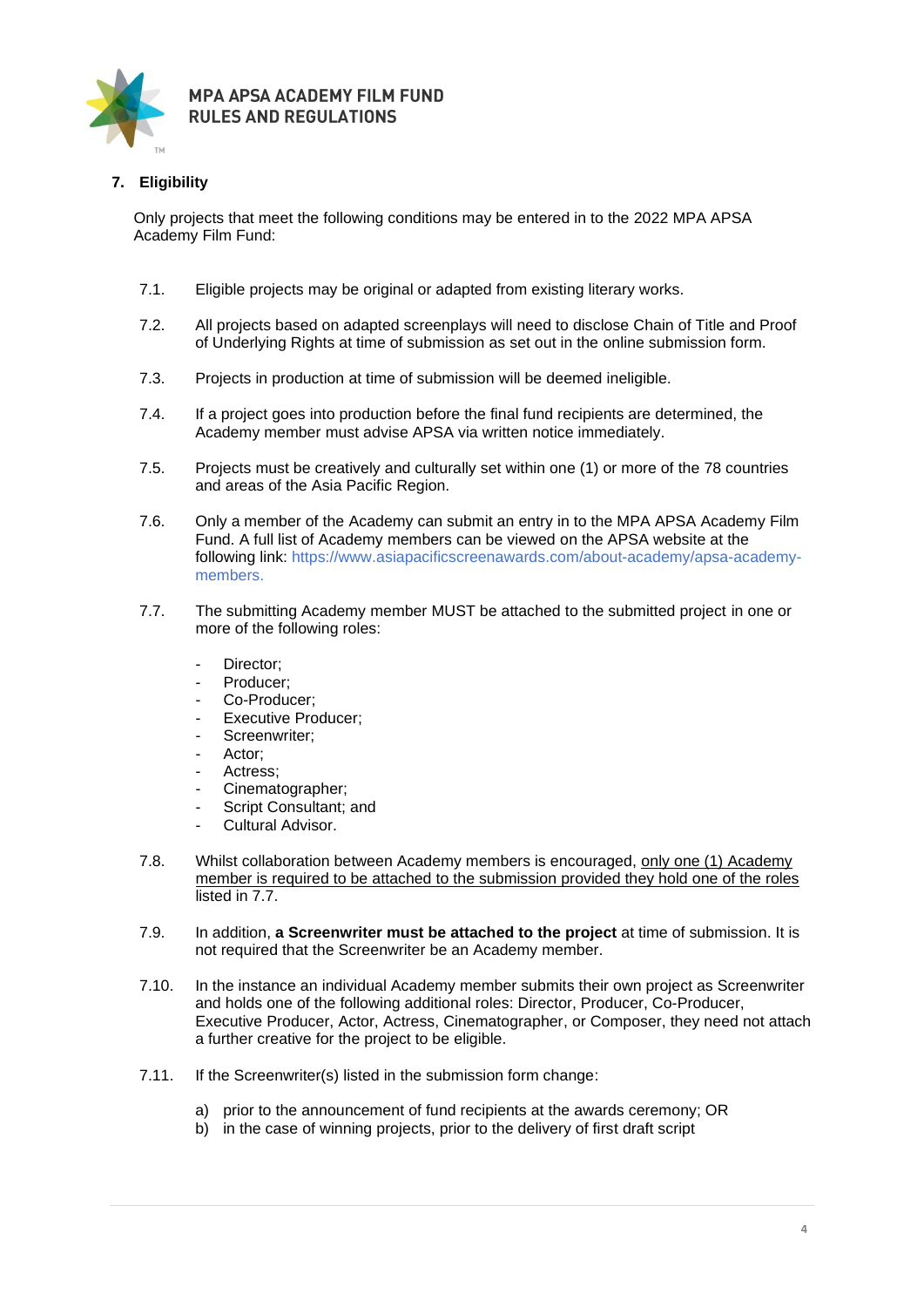

the applicant must inform APSA in writing of the change in Screenwriter(s) at their earliest convenience, providing a brief explanation for the change and a biography or Curriculum Vitae for the newly appointed Screenwriter(s).

- 7.12. Where the Academy member is NOT:
	- the author of the project's synopsis, treatment or outline; OR
	- the Screenwriter; OR
	- the rights holder for the project (if applicable)

then the signature of the application author, Screenwriter and rights holder (if applicable) must be provided in the Authority to Compete form which is available online with the online submission form.

- 7.13. Projects will be judged on the same criteria which applies to films in the APSA competition: films that best reflect their cultural origins, demonstrate cinematic excellence and are deemed Asia Pacific as defined in regulations 5 and 6 and also set out in The Test.
- 7.14. An Academy member may submit a maximum of two (2) projects for consideration but will only be eligible for one (1) film fund of US \$25,000.
- 7.15. An Academy member who has successfully received script funding in a previous round of the MPA APSA Academy Film Find, and that funded project has not been fully acquitted, cannot receive additional funding in the 2022 MPA APSA Academy Film Fund or any subsequent rounds.
- 7.16. Once a project has been submitted it cannot be altered or withdrawn from the MPA APSA Academy Film Fund without prior written notice to APSA.
- 7.17. The decision of the Executive Director of APSA regarding eligibility of projects, on behalf of APSA and the MPA, is final and no correspondence will be entered into.

# **PART C: CATEGORY DEFINITIONS**

## **8. Definition of Fiction Feature Film**

- 8.1. An eligible fiction feature film is defined as a motion picture over 60 minutes in length.
- 8.2. All rules set out in Part B of these Rules and Regulations apply.

#### **9. Definition of Animated Feature Film**

- 9.1. An eligible animated feature film is defined as a motion picture over 40 minutes in length with a significant number of the major characters animated, and in which animation comprises no less than 70% of the film's running time.
- 9.2. All rules set out in Part B of these Rules and Regulations apply.

#### **10. Definition of Documentary Feature Film**

10.1. An eligible documentary feature film is defined as a non-fiction film over 40 minutes in length.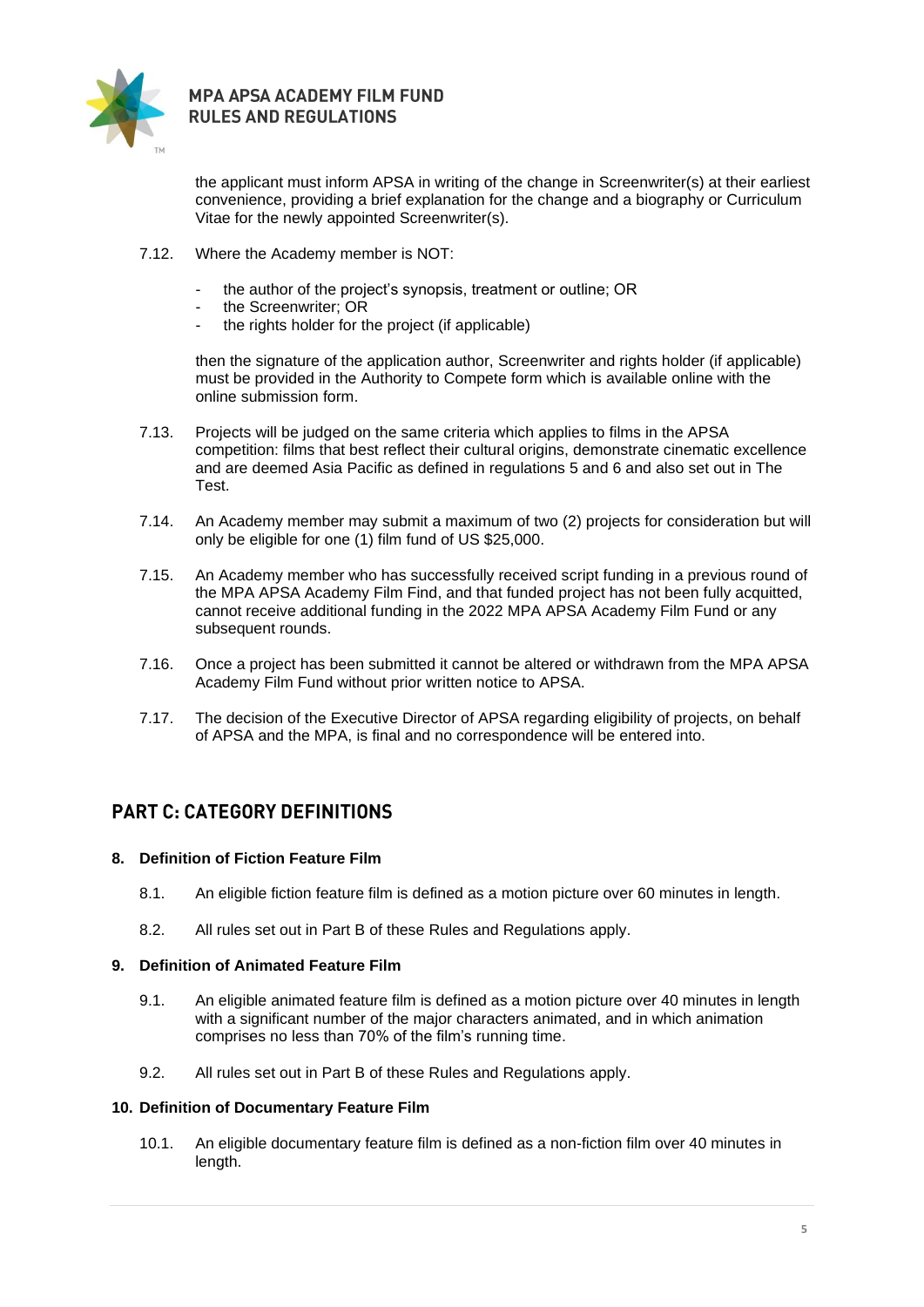

- 10.2. A documentary may be photographed in actual occurrence, or may utilise part reenactment, stills, animation, stock/archival footage, stop-motion and other techniques, as long as the primary focus is fact rather than fiction.
- 10.3. A film that is primarily a promotional film, an industrial or instructional film, or essentially an unfiltered record of a performance is not eligible.
- 10.4. Only individual documentary films will be considered eligible. This excludes from consideration: episodes extracted from a larger theme series; segments taken from a single "composite" program, short subject documentaries created from materials substantially taken from, or cut down from publicly exhibited (in commercial theatres, festivals and/or television), completed feature length documentaries.
- 10.5. All rules set out in Part B of these Rules and Regulations apply.

#### **11. Definition of Youth Feature Film**

- 11.1. An eligible youth feature film is defined as a motion picture over 60 minutes in length.
- 11.2. As a guide, using the United Nations Convention on the Rights of the Child, a child is considered to be any human being below the age of 18. The definition therefore includes babies, small children, older children and young people.
- 11.3. Projects that will be considered suitable as a youth feature film include projects that are for and/or about young people, and/or told partly or entirely from a child's point of view and/or a film that at its heart is made for children.
- 11.4. All rules set out in Part B of these Rules and Regulations apply.

# **PART D: SUBMISSION OF MATERIALS**

#### **12. Submission Materials – All Projects**

- 12.1. All submission materials must be in the English language.
- 12.2. The same project cannot be submitted by multiple attached Academy members.
- 12.3. Once submitted a submission cannot be altered and resubmitted without prior written approval from the APSA Secretariat.

#### **13. Submission Materials – Fiction Feature, Animated Feature and Youth Feature Films**

- 13.1. The following material must be received by the APSA Secretariat by the date entries close specified in regulation 4.1:
	- a) double line spaced, 12-point font, 1-page synopsis;
	- b) double line spaced, 12-point font, maximum 8-page treatment; and
	- c) filmography and biography of attached key creatives and cast members, maximum 1-page per person. Please attach each person's biography on separate pages.

#### **14. Submission Materials – Documentary Feature Films**

14.1. The following materials must be received by the APSA Secretariat by the date entries close specified in regulation 4.1: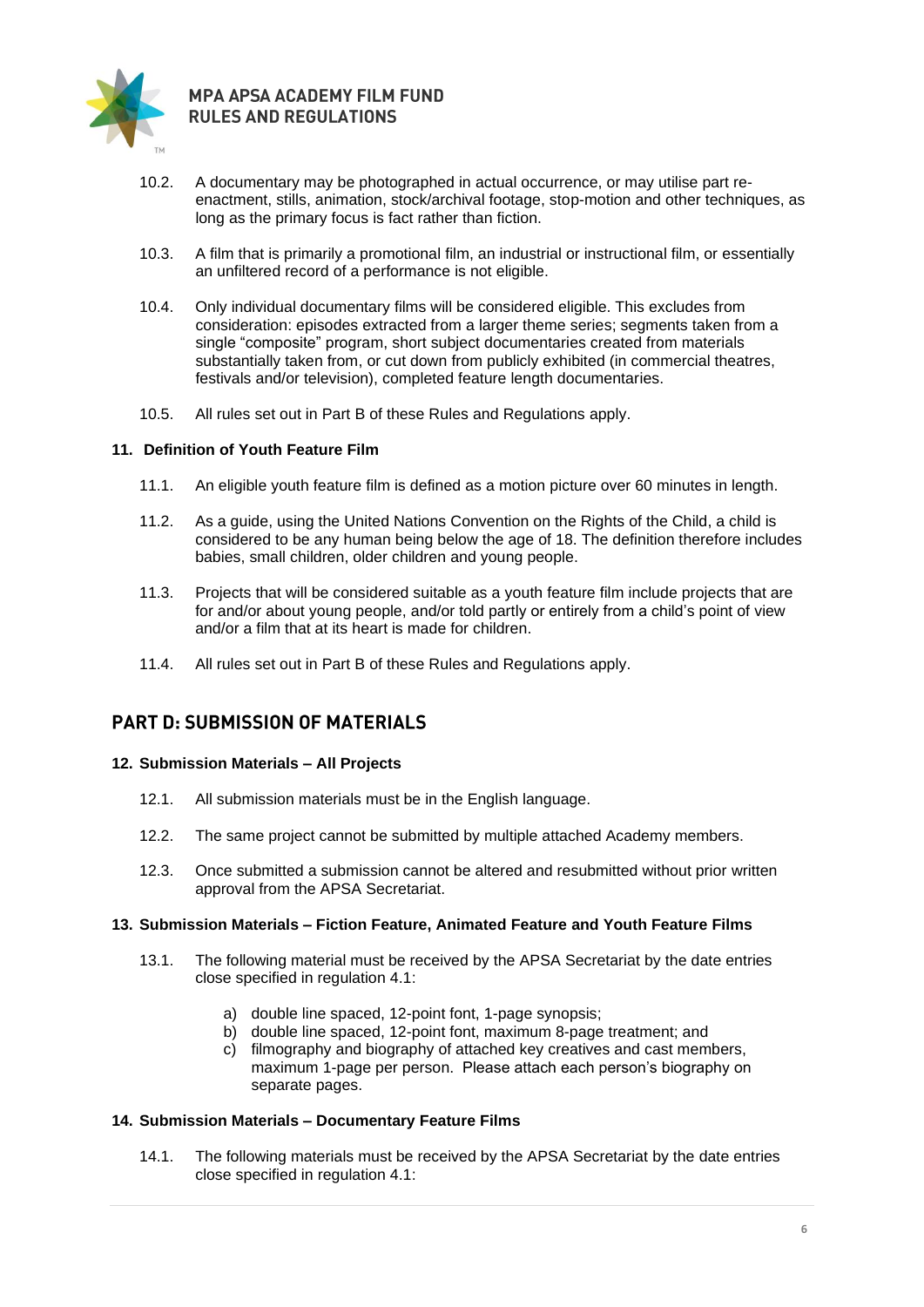

- a) double line spaced, 12-point font, 1-page synopsis;
- b) double line spaced, 12-point font, maximum 8-page proposal/statement addressing the following points and questions:
	- a. **What:** The film's agenda
	- b. **How:** How the idea will be translated to screen
	- c. **Who:** Background summary of the film's key Subjects
	- d. **Access:** Applicant's accessibility to the Subjects; and
- c) filmography and biography of attached key creatives and Subjects, maximum 1 page per person. Please attach each person's biography on separate pages.

# **PART E: SELECTION OF FUND RECIPIENTS**

#### **15. Fund Recipients**

- 15.1. Successful applicants for the 2022 MPA APSA Academy Film Fund will be selected by an independent panel of film professionals comprised of at least three (3) film industry experts. The assessment panel will be selected by APSA and the MPA in its absolute discretion (the **Assessment Panel**).
- 15.2. Any person on the Assessment Panel determined by APSA or the MPA to have taken part in, or to have or perceived to have an interest in relation to, a submitted project will declare that interest.
- 15.3. The Assessment Panel will assess the submitted projects and deliberate to determine successful applicants during the month of November 2022.
- 15.4. The final results will be known only by the Assessment Panel, APSA and the MPA until they are announced in accordance with regulation 2.6.
- 15.5. The results detailing the four (4) successful fund recipients will be published on the APSA website after they have been announced.
- 15.6. APSA will attend meetings of the Assessment Panel when required but will take no part in the assessment and final decisions.
- 15.7. All deliberation meetings will be attended by an independent scrutineer who is registered by the Australian Securities and Investment Commission.
- 15.8. All decisions made by the Assessment Panel are final and no correspondence will be entered into.
- 15.9. APSA, the MPA and the Assessment Panel shall provide, for the project deliberation meetings, a full and fair consideration of the merits of all submitted projects.

# **PART F: MPA APSA ACADEMY FILM FUND**

## **16. Transfer of Funds**

- 16.1. The MPA APSA Academy Film Fund monies will go to the Academy member who has submitted each winning project for disbursal to the Screenwriter attached to that project.
- 16.2. Successful fund recipients will receive a contract detailing the disbursement of funds and the script acquittal process by 31 January 2023.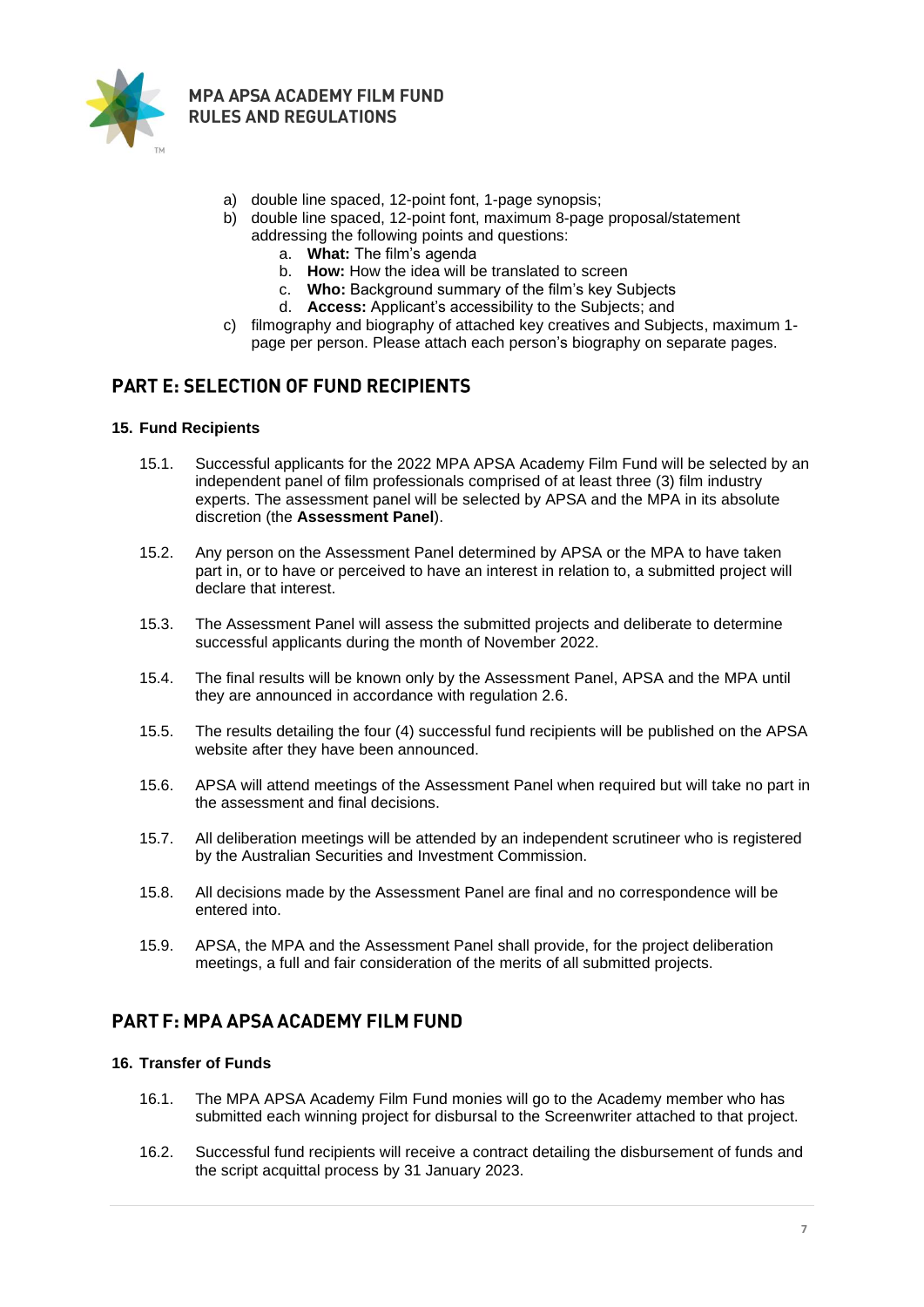

- 16.3. Fund recipients will receive an electronic bank transfer to the value of US\$12,500 as the first stage payment and will need to reapply with first draft full-length script or, in the case of documentary, examples of footage shot and advanced project outline/treatment, to APSA for second stage funding.
- 16.4. Second stage funding will be allocated once the Assessment Panel Chair has reviewed the development of the script and/or viewed the documentary footage and developed project outline.
- 16.5. If a draft script or in the case of documentary, examples of footage shot and advanced project outline/treatment, has not been received by APSA two (2) years from the signed date of the winner's contract, APSA has the right to suspend the second stage funding unless the Academy member has negotiated an extension providing in writing reasons for the delay.

# **PART G: GENERAL**

## **17. Authority/Dispute**

- 17.1. APSA and the MPA reserves the right in its sole and absolute discretion:
	- a) to determine whether an entry is validly made in accordance with these Rules and Regulations;
	- b) to reject any entry that is not validly made in accordance with these Rules and Regulations;
	- c) to determine what process, if any, it may adopt to resolve the validity of any entry;
	- d) to determine the composition of the Assessment Panel;
	- e) to settle all disputes in relation to these Rules and Regulations and the MPA APSA Academy Film Fund;
	- f) to settle all cases in relation to the MPA APSA Academy Film Fund that are not covered by these Rules and Regulations;
	- g) to delegate any power, right or discretion under these Rules and Regulations conferred on it to the APSA Secretariat.
- 17.2. The decision of APSA will be final and binding.
- 17.3. Should any dispute arise regarding the interpretation of a point in these conditions, the original English version is binding.
- 17.4. In the event of any dispute concerning credits APSA reserves the right to declare any project ineligible or, alternatively, to reject all claims to credit, list credits as being in controversy and withhold any project until the dispute is resolved.

## **18. General**

- 18.1. APSA and the MPA reserve the right in their sole discretion to amend the date of the Asia Pacific Screen Awards, and any other dates which may affect the 2022 MPA APSA Academy Film Fund. Should a date noted within these Rules and Regulations be amended, APSA will inform all entrants of that change through email and post the amended dates on the APSA website.
- 18.2. These Rules and Regulations are governed by and must be construed according to the law applying in Queensland, Australia and each entrant irrevocably submits to the nonexclusive jurisdiction of the courts of Queensland, Australia, and the courts competent to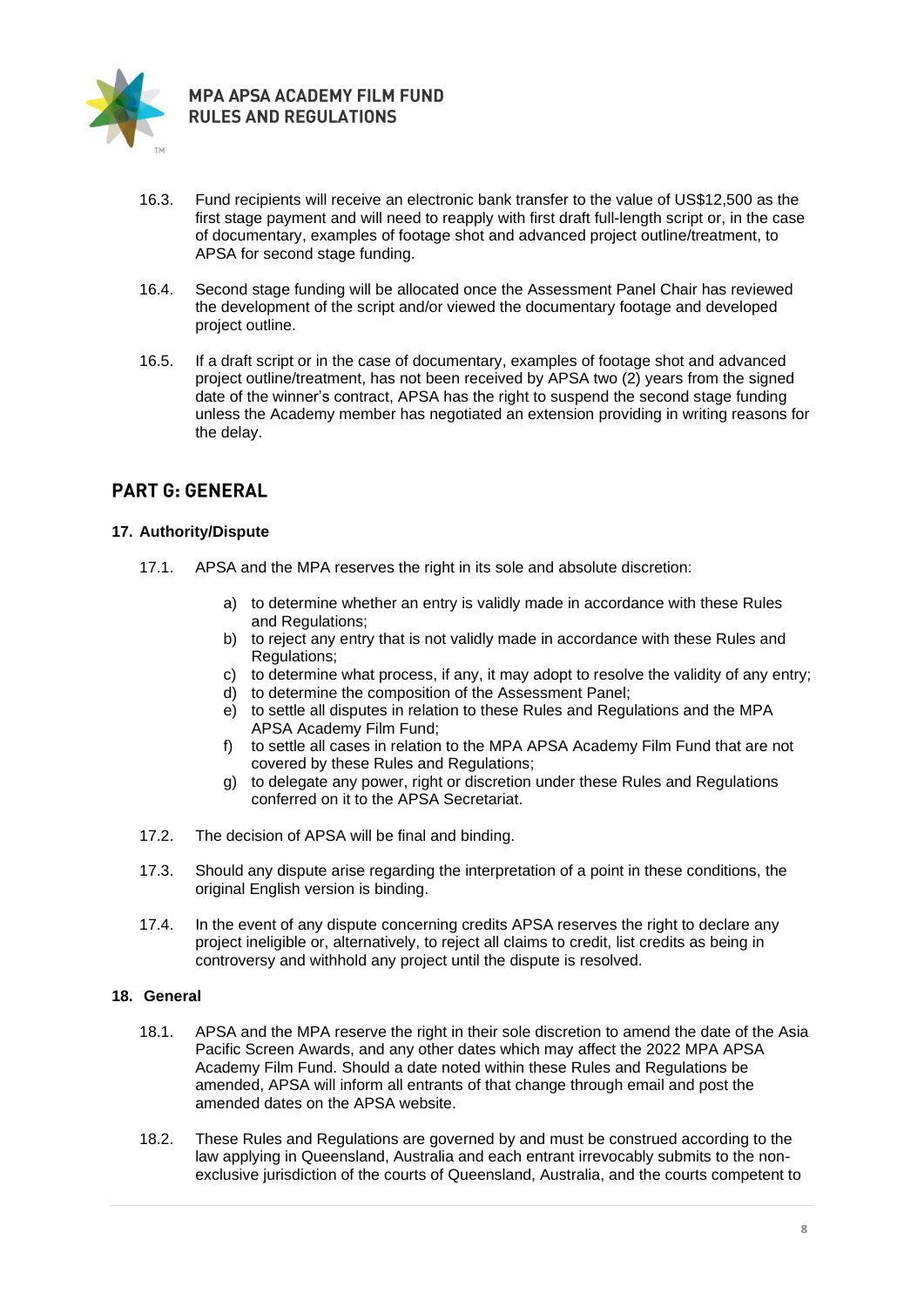

determine appeals from those courts, with respect to any proceedings that may be brought at any time in relation to these Rules and Regulations and the Online Submissions Form.

- 18.3. These Rules and Regulations may be varied by APSA in its absolute discretion and any variations will be binding on each entrant once such variations have been published on the APSA website.
- 18.4. Each entrant must promptly do all further acts and execute and deliver all further documents (in form and content reasonably satisfactory to APSA) required by law or reasonably requested by APSA to give effect to this document and the agreement between APSA and the entrant constituted by the Submissions Form.
- 18.5. APSA may assign, novate or otherwise transfer any of its rights or obligations under this document without the prior consent of any person. Each entrant cannot assign, novate or otherwise transfer any of its rights or obligations under this document without the prior written consent of APSA.

## **19. Force Majeure**

- 19.1. A **Force Majeure Event** means any event that is outside the control of the parties, and could not have been prevented or avoided, including inclement weather, lighting strikes, fire, flood, inundation, earthquakes, smoke, explosions, bomb threats, epidemics, pandemics, strikes or other industrial disturbances, inevitable accidents, war (declared or undeclared) embargoes, blockades, legal restrictions and riots, which prevent a party from complying with its obligations under these Rules and Regulations.
- 19.2. The affected party must:
	- a) use its best endeavours to work around or overcome the effect of the Force Majeure Event;
	- b) keep the other party informed of the continuation and expected duration of the Force Majeure Event; and
	- c) recommence performance of its obligations as soon as possible after the Force Majeure Event has ceased to exist.

#### **20. Interpretation**

In this document:

- 20.1. headings are for convenience only and do not affect interpretation; and
- 20.2. unless the context indicates a contrary intention;
	- a) an obligation or liability assumed by, or a right conferred on, two or more parties binds or benefits all of them jointly and each of them severally;
	- b) "person" includes an individual, the estate of an individual, a corporation, an authority, an association or a joint venture (whether incorporated or unincorporated), a partnership and a trust;
	- c) a reference to a party includes that party's executors, administrators, successors and permitted assigns, including persons taking by way of novation;
	- d) a reference to a document (including this document) is to that document as varied, novated, ratified or replaced from time to time;
	- e) a word importing the singular includes the plural (and vice versa), and a word indicating a gender includes every other gender; if a word or phrase is given a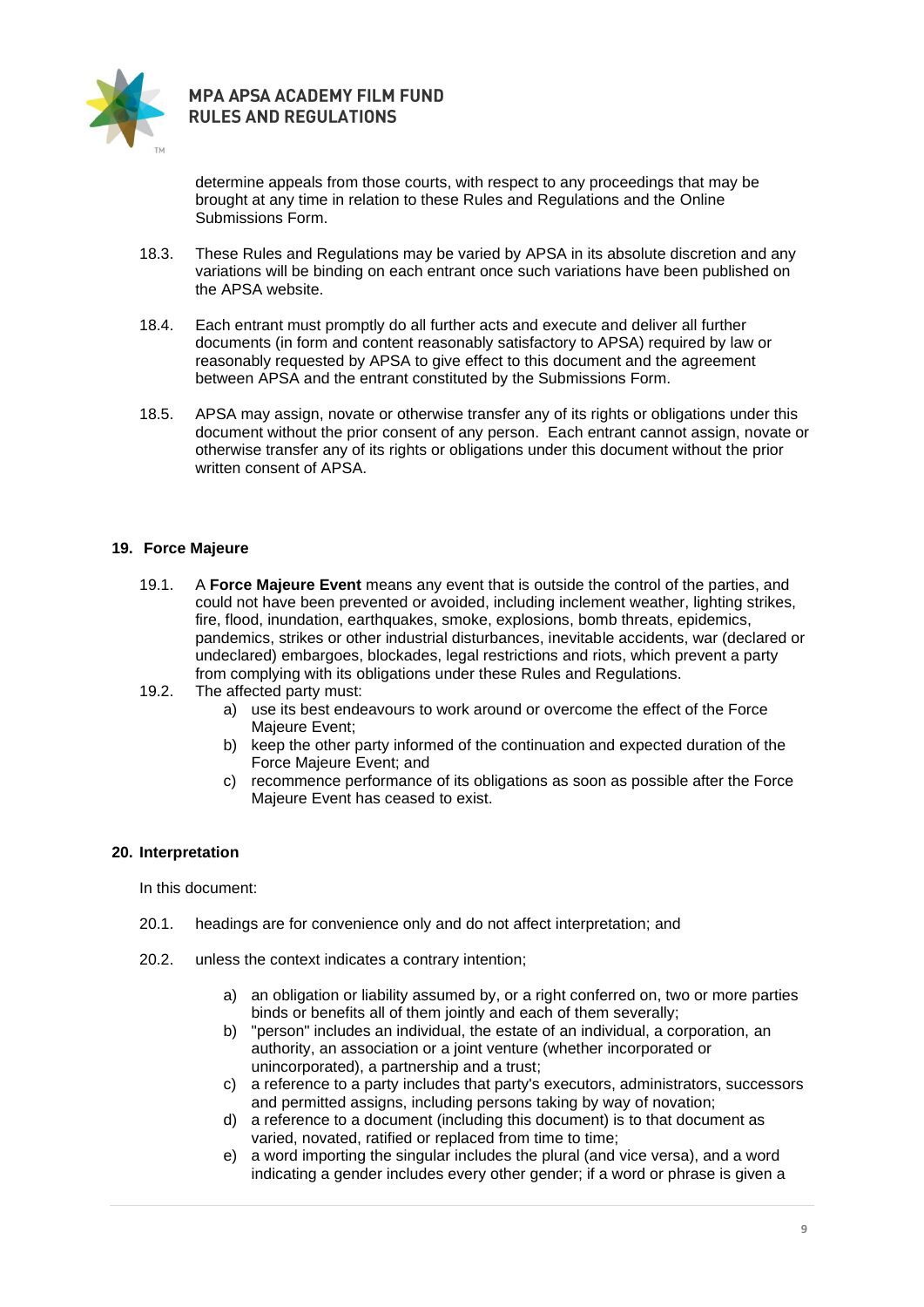

> defined meaning, any other part of speech or grammatical form of that word or phrase has a corresponding meaning; and

f) "includes" in any form is not a word of limitation.

# **21. Contact Details**

The APSA Executive Director and APSA Secretariat can be contacted via:

#### **Courier / Postal Address**

Attn: MPA APSA Academy Film Fund Asia Pacific Screen Academy Pty Ltd 1866 Logan Road Upper Mount Gravatt QLD 4122, Australia

P: +61 (0) 448 827 546 E: [info@asiapacificscreenacademy.com](mailto:info@asiapacificscreenacademy.com) www.asiapacificscreenawards.com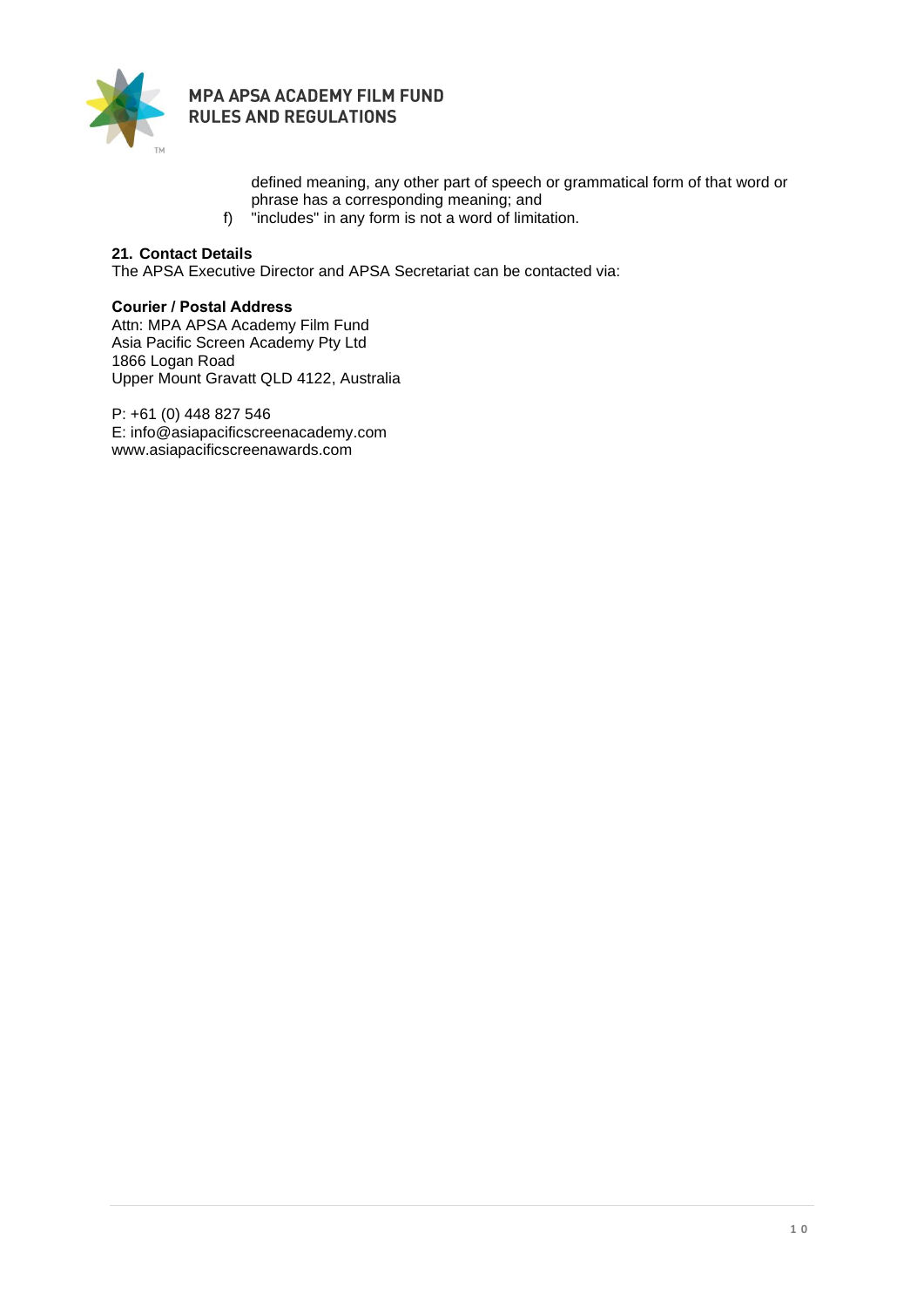

# **APPENDIX I**

## **Asia Pacific Screen Awards definition of the Asia Pacific Region.**

In these Rules and Regulations, the **"Asia Pacific Region"** is defined as those countries and areas of Asia and the Pacific that lie substantially between the longitudes of 30 degrees east and 170 degrees west, being the countries and areas listed in **Appendix I**. The Asia Pacific Screen Awards definition of the Asia Pacific Region has been based on culture and heritage rather than politics, borders or boundaries.

## **ASIA**

#### **South Central Asia**

- 1. Afghanistan
- 2. Bangladesh
- 3. Bhutan
- 4. India
- 5. Islamic Republic of Iran
- 6. Kazakhstan
- 7. Kyrgyzstan
- 8. Maldives
- 9. Nepal
- 10. Pakistan
- 11. Sri Lanka
- 12. Tajikistan
- 13. Turkmenistan
- 14. Uzbekistan

#### **South Eastern Asia**

- 15. Brunei Darussalam
- 16. Cambodia
- 17. Indonesia
- 18. Lao People's Democratic Republic
- 19. Malaysia
- 20. Myanmar
- 21. Philippines
- 22. Singapore
- 23. Thailand
- 24. Timor-Leste
- 25. Vietnam

#### **Eastern Asia**

- 26. People's Republic of [China](http://www1.cei.gov.cn/ce/region/chinamap.htm) including:
- 27. Hong Kong (PRC)
- 28. Macau (PRC)
- 29. Taiwan
- 30. Democratic People's Republic of Korea
- 31. Japan
- 32. Mongolia
- 33. Republic of Korea
- 34. Russian Federation

#### **Western Asia**

- 35. Armenia
- 36. Azerbaijan
- 37. Bahrain
- 38. Egypt
- 39. Georgia
- 40. Iraq
- 41. Israel
- 42. Jordan
- 43. Kuwait
- 44. Lebanon
- 45. Oman
- 46. Qatar
- 47. Saudi Arabia
- 48. Syrian Arab Republic
- 49. Turkey
- 50. United Arab Emirates
- 51. Yemen

#### 52. Palestine

- **PACIFIC**
- 53. Australia
- 54. New Zealand

#### **Micronesia**

- 55. Federated States of Micronesia
- 56. Guam
- 57. Kiribati
- 58. Marshall Islands
- 59. Nauru
- 60. Northern Mariana Islands

# 61. Palau

- **Melanesia**
- 62. Fiji
- 63. New Caledonia
- 64. Papua New Guinea
- 65. Solomon Islands
- 66. Vanuatu

# **Polynesia**

- 67. American Samoa
- 68. Cook Islands
- 69. French Polynesia
- 70. Hawai'i (USA)
- 71. Niue
- 72. Pitcairn Islands
- 73. Rapa Nui (Chile)
- 74. Samoa
- 75. Tokelau
- 76. Tonga
- 77. Tuvalu
- 78. Wallis and Futuna